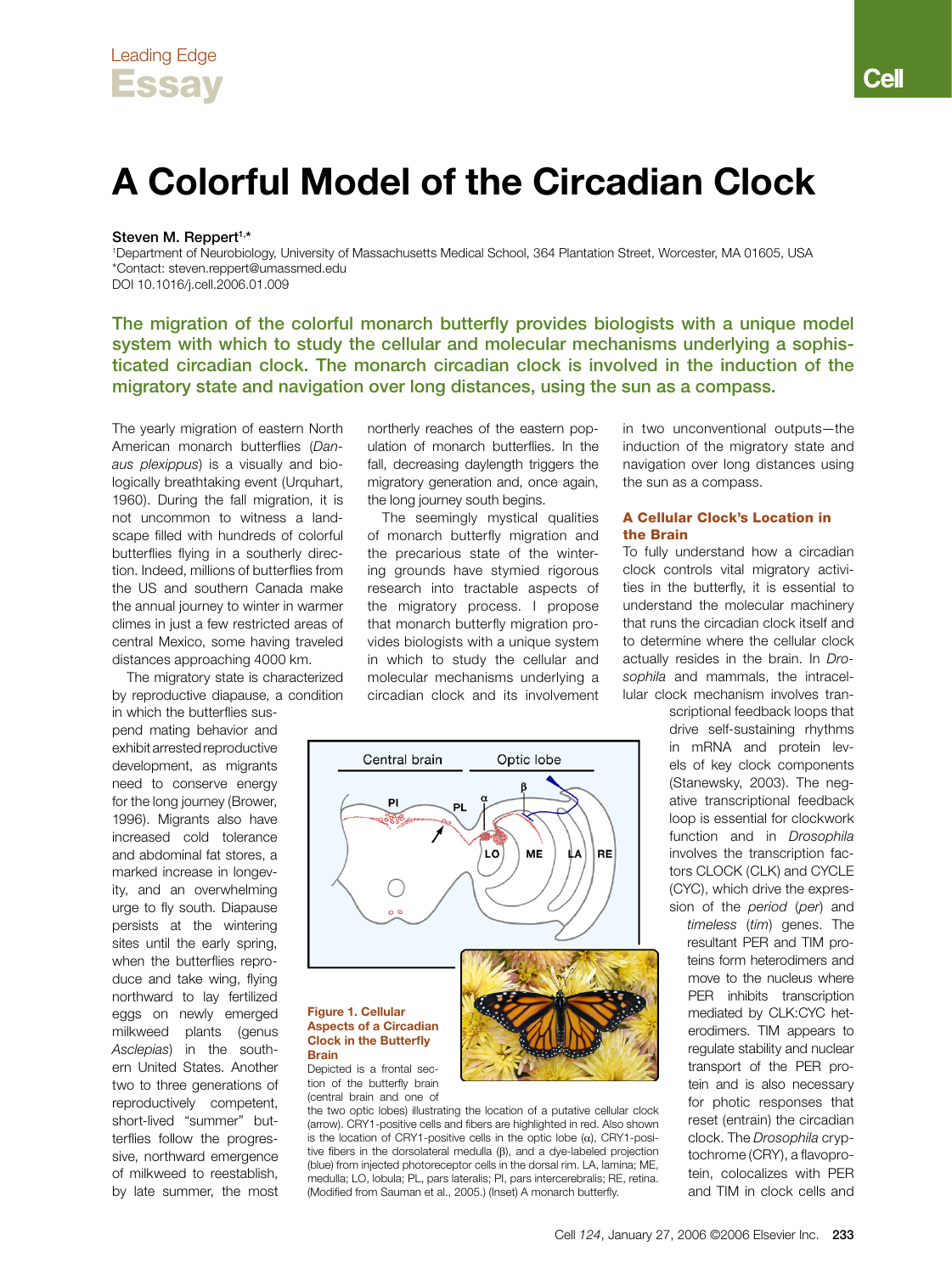

#### **Figure 2. Circadian Clock Involvement in Butterfly Migration**

(A) Model of a circadian clock pathway for the induction of migration. Changing daylength (indicated by decreasing sun size) impinges on the circadian clock in the pars lateralis (PL) of the butterfly brain. A CRY1-positive pathway (orange) communicates relevant daylength information to neurosecretory cells in the pars intercerebralis (PI) where insulin-like peptides decrease, reducing synthesis of juvenile hormone in the corpora cardiaca-corpora allata complex. Juvenile hormone deficiency, in turn, leads to reproductive quiescence and an increase in life span.

(B) Model of clock-compass interactions in the monarch butterfly brain. A circadian clock in the pars lateralis (PL) is entrained by light acting through CRY1 expressed in clock cells and perhaps through opsins in the eye and stemmata. A CRY1-positive fiber pathway (orange) connects the circadian clock to axons from polarized UV light-sensing photoreceptors in the dorsal rim area (blue rectangles). The circadian clock may also interact with the sun compass apparatus through interactions with the sun compass itself (which may be located in the central complex, based on studies in locusts; see Labhart and Meyer, 2002) or with the interface between the sun compass and the motor system.

is a blue-light photoreceptor involved in photic entrainment in the fly.

Using a strategy that relied on the coexpression of PER, TIM, and a *Drosophila*-like CRY, designated CRY1 in the butterfly (see below), four cells in the dorsolateral region of the monarch butterfly brain (the pars lateralis, PL) were recently identified as the putative location of a circadian clock (Sauman et al., 2005) (Figure 1). Importantly, PER staining in the PL exhibits a robust 24 hr rhythm that is under circadian control and that is abolished by constant light. PER, TIM, and CRY1 are also colocalized in the central brain in large neurosecretory cells in the pars intercerebralis (PI), but the circadian control of PER levels is less apparent there (Sauman et al., 2005). Nonetheless, these PI cells may be part of a circadian network controlling migratory behaviors. As described below, CRY1positive neural pathways connect the circadian clock cells in the PL to other brain areas involved in migratory activities (Figure 1).

## Migration Triggered by a Circadian Clock

It is likely that a circadian clock is involved in the induction of butterfly migration (Figure 2A), as migration is initiated in the fall by decreasing daylength (Goehring and Oberhauser, 2002), similar to the photoperiodic induction of seasonal events in other insects. As in *Drosophila*, juvenile hormone is a key regulator of adult reproductive activity and longevity in monarch butterflies (Herman and Tatar, 2001). In migratory monarchs, juvenile hormone levels are significantly reduced, reproductive development is curtailed, and longevity is increased—from a life span of a few weeks in summer to several months during migration. Moreover, experimental manipulation of juvenile hormone levels in adult butterflies causes predictable changes in reproductive activity and longevity. Thus, reproductive diapause and increased longevity, phenotypic markers of the migratory state, are induced by juvenile hormone deficiency (Herman and Tatar, 2001). Synthesis of juvenile hormone is likely to be regulated by insulin-like peptides produced by neurosecretory cells in the PI. A CRY1-positive neural pathway connects the circadian clock in the dorsolateral region (PL) of the monarch butterfly brain to the neurosecretory cells in the PI that may be critical for the photoperiodic regulation of reproductive diapause (Sauman et al., 2005) (Figure 1).

Transcriptional profiling to compare gene expression in the brains of migratory versus summer butterflies is now possible with the availability of a brainexpressed sequence tag (EST) library (Zhu et al., 2005). These studies could elucidate gene expression patterns in the brain that reveal transcriptional networks that might be characteristic of the migratory state. Is it possible that there is a "migratory gene"? An increased understanding of the mechanisms behind environmentally induced changes in monarch longevity may offer new insights into fundamental principles that apply to the aging process in general. Results from such studies would provide an interesting comparison to mechanisms of increased life span in the nematode, fly, and mouse. Understanding how the induction of diapause occurs could also lead to methods to produce migratory butterflies for study in the laboratory at any time of the year.

#### A Time-Compensated Sun **Compass**

Migratory butterflies provide a model for circadian biologists interested in the molecular logic behind the biological integration of information about time and space, which is an integral component of navigation for a variety of animals. The remarkable navigational abilities of monarch butterflies are part of a genetic program that is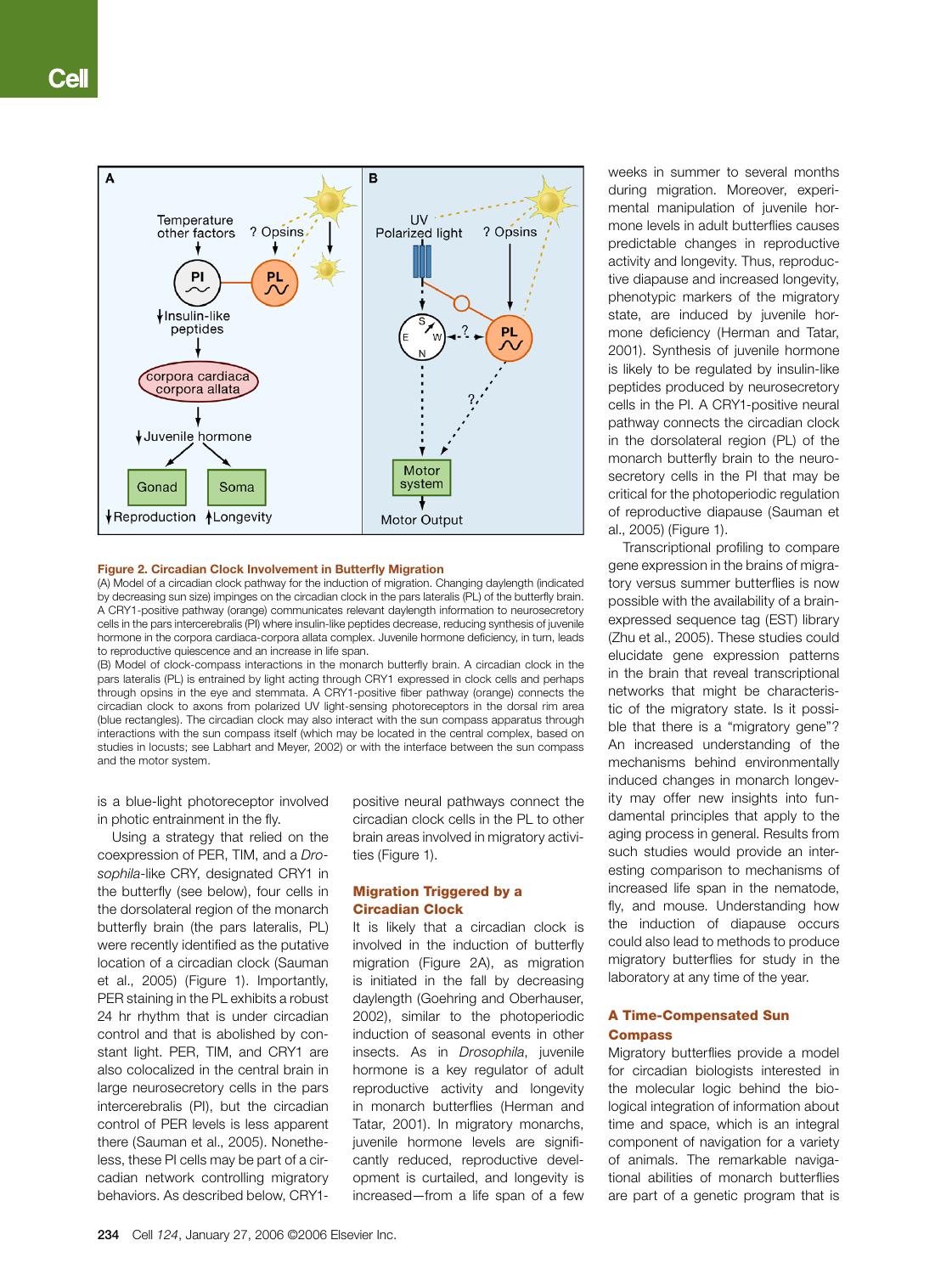initiated in migrants—it is not learned, as the butterflies that are migrating are always on their maiden voyage, and those that make the trip south are at least two generations removed from the previous generation of migrants (Brower, 1996). The centerpiece of the navigational process is a timecompensated sun compass. Time compensation is provided by a circadian clock that allows the butterflies to continually correct their flight direction relative to changing skylight parameters to maintain a fixed flight bearing in the south/southwesterly direction as the sun moves across the sky during the day. The ability to successfully navigate requires that this underlying program is constantly being recalibrated by environmental factors. For example, the circadian clock is standardized to local time by dawn and dusk, whereas the sun compass may be modulated by geomagnetic forces or by the visualization of certain landmarks. Barometric pressure and the prevailing wind direction also have a marked influence on the progression of migration.

That monarch butterflies use a timecompensated sun compass to help them to navigate has been most convincingly shown using a flight simulator that allows the study of flight trajectories from tethered butterflies during a sustained period of flight (Mouritsen and Frost, 2002). The importance of the circadian clock in regulating the time-compensated component of flight orientation has been shown in two ways. First, clock-shift experiments, in which the timing of the daily light-dark cycle is either advanced or delayed, cause predictable alterations in the direction the butterflies fly (Perez et al., 1997; Mouritsen and Frost, 2002; Froy et al., 2003). Second, constant light, which disrupts the molecular clock mechanism, abolishes the time-compensated component of flight orientation (Froy et al., 2003).

But how does time-compensation information communicate with the sun compass? Some studies suggest that monarch butterflies can use the skylight pattern of polarized light as a sun compass cue and that this information is used in a time-compensated manner (Hyatt, 1993; Reppert et al., 2004). Moreover, polarized light that is important for proper orientation may be sensed through ultraviolet photoreceptors in the dorsal rim area of the monarch eye, an area in which photoreceptors are anatomically specialized for polarized light detection (Sauman et al., 2005; Stalleicken et al., 2005a). In addition, a CRY1-staining neural pathway was found that could connect the circadian clock to polarized light input entering the brain (Sauman et al., 2005) (Figure 2B). The CRY1-positive fiber pathway ends in the posterior dorsolateral region of the medulla of the optic lobe, in the same location where the axons from dorsal rim photoreceptors terminate (Figure 1,  $\beta$ ). Electrophysiological studies of polarization-sensitive photoreceptors in the dorsal rim and of polarizationsensitive neurons in the optic lobe in the butterfly brain will help to clarify whether the CRY1-containing pathway provides the relevant time-compensation information (Labhart and Meyer, 2002). It is quite possible that there are several pathways that connect the circadian clock to different aspects of the sun compass system.

Dorsal rim-sensed polarized light is not necessary for proper flight orientation in the flight simulator, as long as the sun can be seen (Stalleicken et al., 2005b). This is consistent with the primary role of polarized light orientation occurring during cloudy days with some blue sky visible. In addition to polarized light, monarch butterflies are likely to use the sun itself or spectral gradients to orient themselves (Stalleicken et al., 2005b; Reppert et al., 2004). The relative importance of various celestial cues in the daylight sky for proper navigation needs to be evaluated in free-flying butterflies during the actual migratory period.

#### A "Radical" Hypothesis

The widespread distribution of CRY1 positive cells and fibers in the monarch butterfly brain suggests that CRY1 has pleiotropic activities in the butterfly. As CRY1 is light sensitive (Zhu et al., 2005), it is likely to act as a blue-light photoreceptor for the circadian clock of monarch butterflies, as CRY does in *Drosophila* (Stanewsky, 2003). In fly brain, CRY and PER are always found together, whereas in monarch butterfly brain, the CRY1-positive cells in the lobula region of the optic lobe do not contain detectable PER (Figure 1,  $\alpha$ ).

So what is the function of CRY1 in optic lobe cells and in the projections emanating from that structure? One interesting possibility is that the CRY1-positive optic lobe cells "mark" the location of an inclination magnetic compass, with the CRY1-staining projections acting as a magnetoreceptor. It has been proposed that light-sensitive CRY proteins, which use flavin-dependent redox reactions, could generate magnetosensitive radical pairs that would provide a photoinduced electron transfer reaction for the detection of magnetic fields (see Ritz et al., 2002). To sense geomagnetic field direction, this radical pair mechanism requires a geometrically fixed arrangement of radical pair-generating photopigments—the axonal alignment of CRY1 molecules in the optic lobes may fulfill this requirement. Although the use of a magnetic compass for navigation by monarch butterflies during migration has not been demonstrated (Mouritsen and Frost, 2002), a possible molecular substrate for such sensing now exists. Fibers in the medulla containing CRY1 therefore could provide a focus of information integration between a time-compensated sun compass and a magnetic compass. The migratory monarch butterfly may be an ideal model for studying complex sensory integration, leading to adaptive physiological and behavioral responses.

# A Tractable Molecular Clock Mechanism

Search of the butterfly EST library led to the recent discovery of a second *cry* gene in monarch butterflies that encodes a protein designated CRY2 (Zhu et al., 2005). In contrast to CRY1, CRY2 is light insensitive and has potent repressive activity on CLK:CYC-mediated transcription. The finding of two functionally distinct *cry* genes in the butterfly led